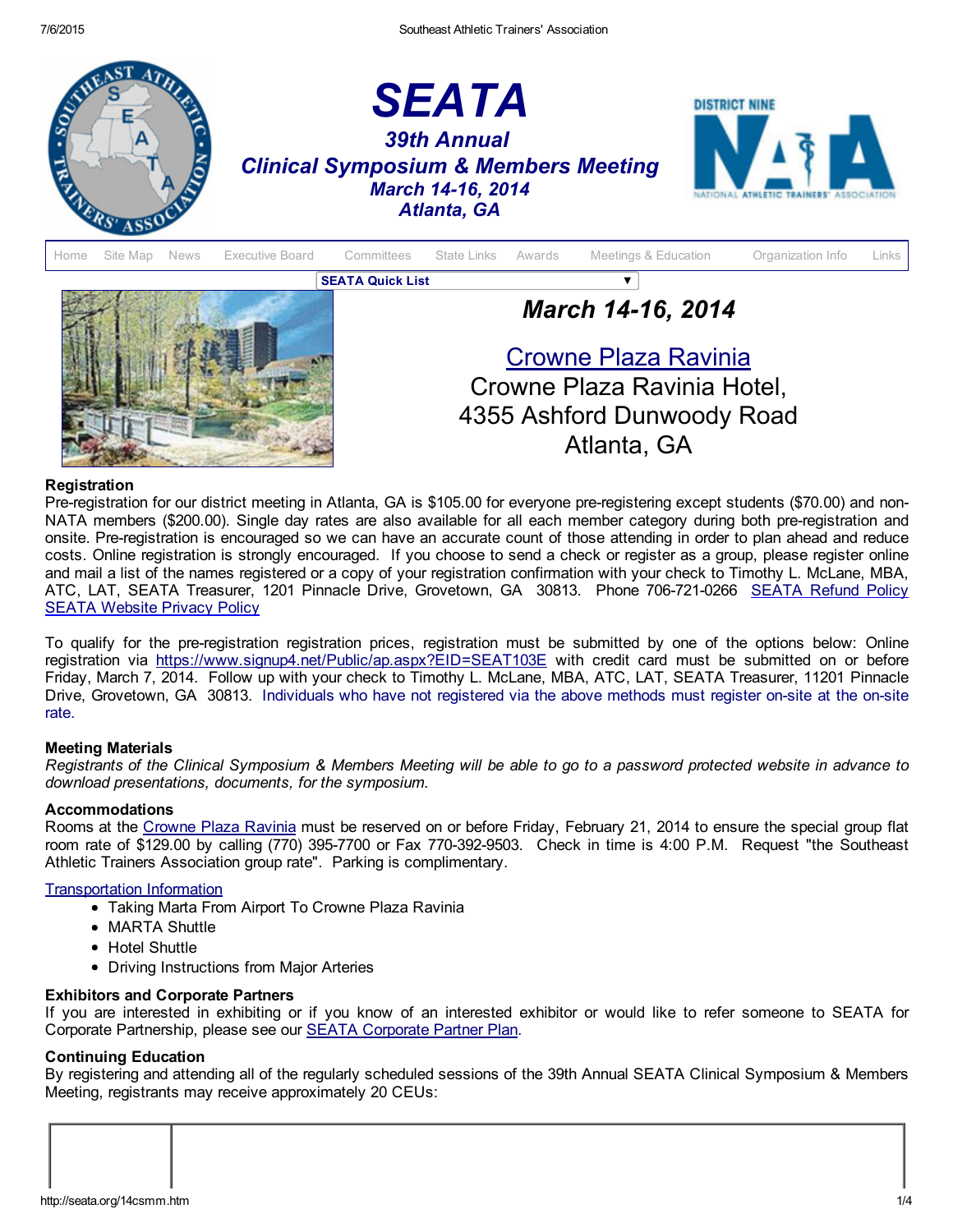

The Southeast Athletic Trainers' Association is recognized by the Board of Certification, Inc. to offer continuing education to Certified Athletic Trainers. This program has been approved for a maximum of (#) hours of Category A continuing education. Certified Athletic Trainers are responsible for claiming only those hours actually spent participating in the continuing education activity. BOC approved Provider Number  $P207$ .

# *Tentative Agenda*

|                            | Thursday, March 13, 2014 |                                                                                                        |                                                                                                                                                                 |  |
|----------------------------|--------------------------|--------------------------------------------------------------------------------------------------------|-----------------------------------------------------------------------------------------------------------------------------------------------------------------|--|
| <b>Time</b>                |                          | Event                                                                                                  | <b>Presenter</b>                                                                                                                                                |  |
| $1:00 - 6:30$ P.M.         |                          | <b>SEATA Executive Board Meeting</b>                                                                   | MaryBeth Horodyski, EdD, ATC,<br>LAT, FNATA<br>Jim Mackie, MEd, ATC, LAT<br>DavidT. Green, MA, ATC, LAT<br>Tom Bair, MEd, ATC, LAT<br>Tim McLane, MBA, ATC, LAT |  |
| $3:30 - 5:30$ P.M.         |                          | <b>SEATA Research and Education Committee Meeting</b>                                                  | Brady Tripp, PhD, ATC, LAT<br>Shelley Linens, PhD, ATC                                                                                                          |  |
|                            | $4:00 - 6:00$ P.M.       | Exhibit Set Up                                                                                         | Rich Frazee, MS, ATC                                                                                                                                            |  |
|                            | Friday, March 14, 2014   |                                                                                                        |                                                                                                                                                                 |  |
| <b>Time</b>                |                          | Event                                                                                                  | <b>Presenter</b>                                                                                                                                                |  |
| $7:00$ A.M. $-4:00$ P.M.   |                          | Packet Pick-Up and On-Site Registration                                                                | Tom Bair, MEd, ATC, LAT<br>Tim McLane, MBA, ATC, LAT                                                                                                            |  |
|                            | $7:00$ A.M. $-5-30$ P.M. | Speaker Ready Room                                                                                     |                                                                                                                                                                 |  |
| $7:00$ A.M. $-8-30$ A.M.   |                          | <b>Continental Breakfast with Exhibitors</b>                                                           |                                                                                                                                                                 |  |
|                            | 7:00 A.M.                | <b>Exhibits Open</b>                                                                                   | Rich Frazee, MS, ATC                                                                                                                                            |  |
| $8:30 - 8:45$ A.M.         |                          | <b>Welcome/Opening Comments</b>                                                                        | Jim Mackie, MEd, ATC, LAT                                                                                                                                       |  |
| $8:45 - 9:45$ A.M.         |                          | General Session 1: It's Game Day and I Forgot my<br>Snacks, Meal Planning for Athletic Trainers        | Stephanie Wise, MS, ATC, LAT,<br><b>CSCS</b>                                                                                                                    |  |
|                            |                          | General Session 2: YPC - Athletic Training in<br>Changing World                                        | Sam Zuege, MS, ATC, LAT                                                                                                                                         |  |
|                            | $9:45 - 10:15$ A.M       | Break - Visit Exhibits-Poster Set-Up                                                                   |                                                                                                                                                                 |  |
|                            | $10:15 - 11:15$ A.M.     | General Session 3: Travel and Athletic Performance                                                     | Daniel Herman, MD, PhD                                                                                                                                          |  |
|                            |                          | General Session 4: EDAC; Cultural Competency in<br><b>Athletic Training</b>                            | Patrice C. Elder, MA. Ed, ATC,<br>LAT                                                                                                                           |  |
| $11:15$ A.M. $-12:15$ P.M. |                          | General Session 5: NATA ECE - Appropriate<br>Professional Degree for Athletic Training                 | Jolene Henning, EdD, ATC                                                                                                                                        |  |
|                            |                          | <b>Poster Presentations</b>                                                                            |                                                                                                                                                                 |  |
| $12:15 - 1:30$ P.M.        |                          | Lunch - Visit Exhibits                                                                                 |                                                                                                                                                                 |  |
| $1:30 - 6:30$ P.M.         |                          | Key Topic: Concussion                                                                                  |                                                                                                                                                                 |  |
|                            | $1:30 - 2:30$ P.M.       | Baseline Concussion Evaluation: Is It Worth It?                                                        | Julianne Schmidt, PhD, ATC                                                                                                                                      |  |
|                            | $2:30 - 3:30$ P.M.       | Developments in Computerized Neurocognitive Testing:<br><b>Considerations for the Athletic Trainer</b> | Jacob E. Resch, PhD, ATC                                                                                                                                        |  |
|                            | $3:30 - 4:00$ P.M.       | Break - Visit Exhibits                                                                                 |                                                                                                                                                                 |  |
|                            | $4:00 - 5:00$ P.M.       | Concussion Recovery: Do We Need to Redefine<br>Recovery?                                               | Thomas Buckley, Ed, ATC                                                                                                                                         |  |
|                            | $5:00 - 6:00$ P.M.       | Multidisciplinary Approach to Concussion Management                                                    | Cheryl L. Appleberry, MS, ATC<br>Catherine H. Rogers, PhD<br>Ellie L. Zimmerman, PsyD                                                                           |  |
|                            | $6:00 - 6:30$ P.M.       | <b>Concussion Roundtable</b>                                                                           |                                                                                                                                                                 |  |
|                            | $1:30 - 6:30$ P.M.       | Key Topic: Education and Leadership                                                                    |                                                                                                                                                                 |  |
|                            | $1:30 - 2:30$ P.M.       | SEATA History - Roundtable Discussion                                                                  | Sue Stanley-Green, MS, ATC<br>Jerry Rhea, AT Ret.<br>Bobby Barton, DA, ATC<br>MaryBeth Horodyski, EdD, ATC,<br>LAT, FNATA                                       |  |
|                            | $2:30 - 3:30$ P.M.       | Developing Professionalism through Leadership:<br>Applying Foundation Principles to Athletic Training  | Scott L. Bruce, MS, ATC<br>Amanda M. Caswell, PhD, ATC                                                                                                          |  |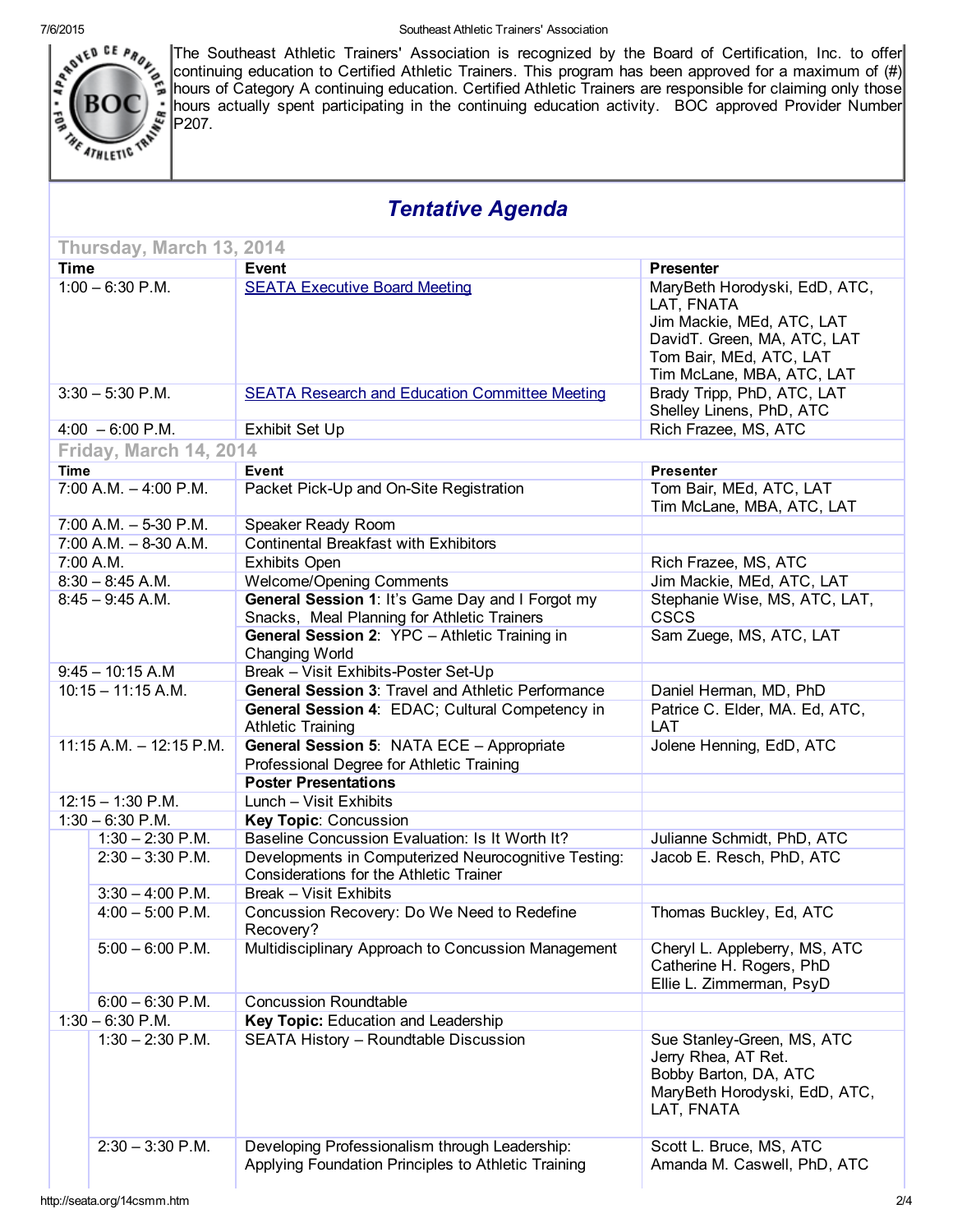|                               |                           | <b>Students Education</b>                                                                                                                                                                   | Candace S. Parham, MS, VATL,<br><b>ATC</b>                                                         |  |  |  |  |
|-------------------------------|---------------------------|---------------------------------------------------------------------------------------------------------------------------------------------------------------------------------------------|----------------------------------------------------------------------------------------------------|--|--|--|--|
|                               | $3:30 - 4:00$ P.M.        | Break - Visit Exhibits                                                                                                                                                                      |                                                                                                    |  |  |  |  |
|                               | $4:00 - 5:00$ P.M.        | CAATE - Ensuring and Enhancing Quality Education in<br><b>Athletic Training</b>                                                                                                             | Eric Sauers, PhD, ATC                                                                              |  |  |  |  |
| $5:00 - 6:00$ P.M.            |                           | Education and Leadership Roundtable                                                                                                                                                         |                                                                                                    |  |  |  |  |
|                               | 7:00 P.M.                 | <b>GAC Fundraiser</b>                                                                                                                                                                       | The Bird Rotisserie and Sports Bar                                                                 |  |  |  |  |
|                               | Saturday, March 15, 2014  |                                                                                                                                                                                             |                                                                                                    |  |  |  |  |
| <b>Time</b>                   |                           | <b>Event</b>                                                                                                                                                                                | <b>Presenter</b>                                                                                   |  |  |  |  |
|                               | $6:00$ A.M. $-5:30$ P.M.  | Speaker Ready Room                                                                                                                                                                          |                                                                                                    |  |  |  |  |
|                               | $7:00$ A.M. $-12:00$ P.M. | Registration/Packet Pick-up                                                                                                                                                                 | Tom Bair, MEd, ATC, LAT                                                                            |  |  |  |  |
|                               |                           |                                                                                                                                                                                             | Tim McLane, MBA, ATC, LAT                                                                          |  |  |  |  |
|                               | $7:00$ A.M. $-8:30$ A.M.  | <b>Continental Breakfast</b>                                                                                                                                                                |                                                                                                    |  |  |  |  |
|                               | $8:00 - 11:00 A.M.$       | Key Topic: Emergency Management                                                                                                                                                             |                                                                                                    |  |  |  |  |
|                               | $8:00 - 9:00$ A.M.        | Use of Rectal Thermometry in the Diagnosis of<br>Exertional Heat Stroke in the Athletic Setting                                                                                             | Rebecca M. Lopez, PhD, ATC,<br><b>CSCS</b>                                                         |  |  |  |  |
|                               | $9:00 - 10:00$ A.M.       | Evidence Based Spine Boarding and Equipment<br>Removal                                                                                                                                      | MaryBeth Horodyski, EdD, ATC,<br>LAT, FNATA<br>Gianluca Del Rossi, PhD, ATC<br>Dewayne Dubose, ATC |  |  |  |  |
|                               | $10:00 - 11:00 A.M.$      | Anterior Dental Trauma: New Concepts in<br>Management/Treatment/ Prevention                                                                                                                 | John F. Wisniewski, DMD, MS                                                                        |  |  |  |  |
|                               | $8:00 - 9:00 A.M.$        | Workshop 1: Manual Techniques to Improve Joint<br>Mobility                                                                                                                                  | Todd R. Hooks, ATC, PT                                                                             |  |  |  |  |
| $10:00 - 11:00 A.M.$          |                           | Workshop 2: Evidence Based Spine Boarding and<br><b>Equipment Removal</b>                                                                                                                   | MaryBeth Horodyski, EdD, ATC,<br>LAT, FNATA<br>Gianluca Del Rossi, PhD, ATC                        |  |  |  |  |
| $11:00 - 12:00$ P.M.          |                           | General Session 6: Athletic Training from a Different<br>Perspective                                                                                                                        | Dewayne Dubose, ATC<br>Rollin Mallernee, Esq.                                                      |  |  |  |  |
| $12:00 - 2:00$ P.M.           |                           | <b>SEATA Members Meeting and Awards Luncheon</b>                                                                                                                                            | Randy Schwartzberg, MD<br>Leroy Mullins, MS, ATC                                                   |  |  |  |  |
| $2:00 - 3:00$ P.M.            |                           | General Session 7: Working with the Performing<br>Athlete                                                                                                                                   | Shannon Ashe, MEd, ATC, CSCS                                                                       |  |  |  |  |
|                               |                           | Workshop 3: Beyond the Basics: Advance Lower-<br><b>Extremity Manual Techniques</b>                                                                                                         | Jill Manners, MS, MPT, LAT, PT,<br><b>COMPT</b><br>James R. Scifers, DScPT, PT,<br>SCS, LAT, ATC   |  |  |  |  |
| $3:00 - 4:00$ P.M.            |                           | <b>General Season 8: College/University Value Model</b>                                                                                                                                     | Paul Higgs, MEd, ATC, LAT,<br><b>CSCS</b>                                                          |  |  |  |  |
|                               |                           | General Session 9: Shoulder Instability: Causes,<br>Steven M. Kane, MD<br>Diagnostics, and Treatment Options From Routine<br>Dislocations to Complex Boney Architectural<br>Reconstructions |                                                                                                    |  |  |  |  |
|                               | $4:00 - 5:00$ P.M.        | General Session 10: Moving Forward as a Profession                                                                                                                                          | Chris C. Dake, MA, ATC, LAT                                                                        |  |  |  |  |
|                               |                           | Workshop 4: Functional Success, Above and Below                                                                                                                                             | James S. Fox, ATC                                                                                  |  |  |  |  |
|                               | $5:00 - 5:15$ P.M.        | <b>Break</b>                                                                                                                                                                                |                                                                                                    |  |  |  |  |
| $5:15 - 6:30$ P.M.            |                           | Workshop 5: Can Injury Prevention Really Drive<br><b>Athletic Performance?</b>                                                                                                              | Trent Nessler, PT, MPT, DPT<br>James Shipp, MA, ATC                                                |  |  |  |  |
|                               |                           | Workshop 6: Clinical Practice Guidelines: Acute<br>Wound Management<br><b>SEATA Research Grant Awards Winner and Oral</b>                                                                   | Joel W. Beam, EdD, ATC<br>Bernadette D. Buckley, PhD, ATC                                          |  |  |  |  |
|                               |                           | <b>Reports</b>                                                                                                                                                                              |                                                                                                    |  |  |  |  |
| <b>Sunday, March 16, 2014</b> |                           |                                                                                                                                                                                             |                                                                                                    |  |  |  |  |
|                               |                           |                                                                                                                                                                                             |                                                                                                    |  |  |  |  |
| Time                          |                           | Event                                                                                                                                                                                       | <b>Presenter</b>                                                                                   |  |  |  |  |
|                               | $7:00 - 9:45$ A.M.        | Speaker Ready Room                                                                                                                                                                          |                                                                                                    |  |  |  |  |
| $7:15 - 8:00$ A.M.            |                           | Late Registration/Packet Pick-up                                                                                                                                                            | Tom Bair, MEd, ATC, LAT<br>Tim McLane, MBA, ATC, LAT                                               |  |  |  |  |
| $7:15 - 9:30$ A.M.            |                           | Members Coffee                                                                                                                                                                              |                                                                                                    |  |  |  |  |
| $7:30 - 8:30$ A.M.            |                           | Roundtable with District Director                                                                                                                                                           | MaryBeth Horodyski, EdD, ATC,<br>LAT, FNATA                                                        |  |  |  |  |
|                               | $8:30 - 9:30$ A.M.        | General Session 11: Plyometrics and Jump Training in                                                                                                                                        | Helen Binkley, PhD, ATC,                                                                           |  |  |  |  |